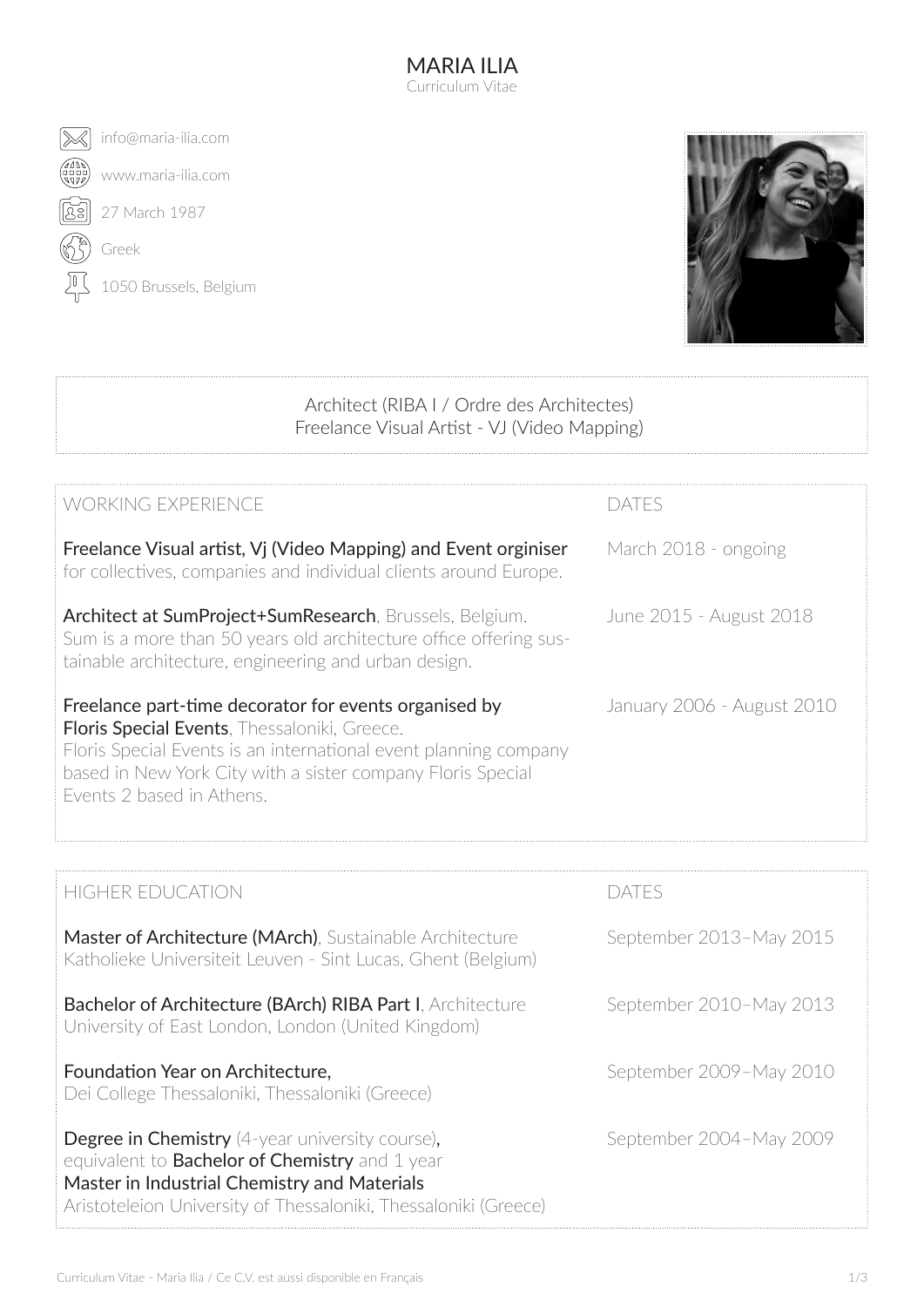## MARIA II IA Curriculum Vitae

## PERSONAL SKILLS

Languages:

- Greek (Native)
- **English** (Full professional proficiency)
- **French** (Professional working proficiency)

Other skills:

- CNC machine, Laser Cutter, 3D printing
- Silk screening, Woodworking, Moulding and others
- European Driving Licence + Vehicle

NOMINATIONS AND PRGANISATIONAL SKILLS:

- Representative of the stagiers of Bruxelles and Braband Wallon nominated by the Ordre des Architectes of Belgium
- Developer of a Communication Strategy for SumProject **+SumResearch** creating a brand new website for the office and introducing it to social media (facebook, instagram, linkedin, twitter)
- Student representative in the International Educational Committee (POC - Permanente Onderwijscommissie). Participation in meetings with the academic staff of the International Master,Academic Year 2013-14, KU Leuven



| <b>WORKSHOPS AND SHORT COURSES</b>                                                                             | A15                          |
|----------------------------------------------------------------------------------------------------------------|------------------------------|
| <b>Designing Resilient Schools</b> , Online Course by Iversity,<br>Open Online Academy of New York             | 14 January -21 February 2014 |
| Structure Standing Still: The Statics of Everyday Objects,<br>Online Course by Coursera, University of Florida | 15 July - 23 September 2013  |
| Rammed Earth Wall Constructions and Adobe Bricks Workshop<br>in Rupia, Catalonia, Spain                        | 20 - 25 November 2011        |
| <b>CNC Machine and Laser Cutter Workshop</b><br>in Grymsdyke Farm, Lacey Green, UK                             | 10-12 March 2011             |